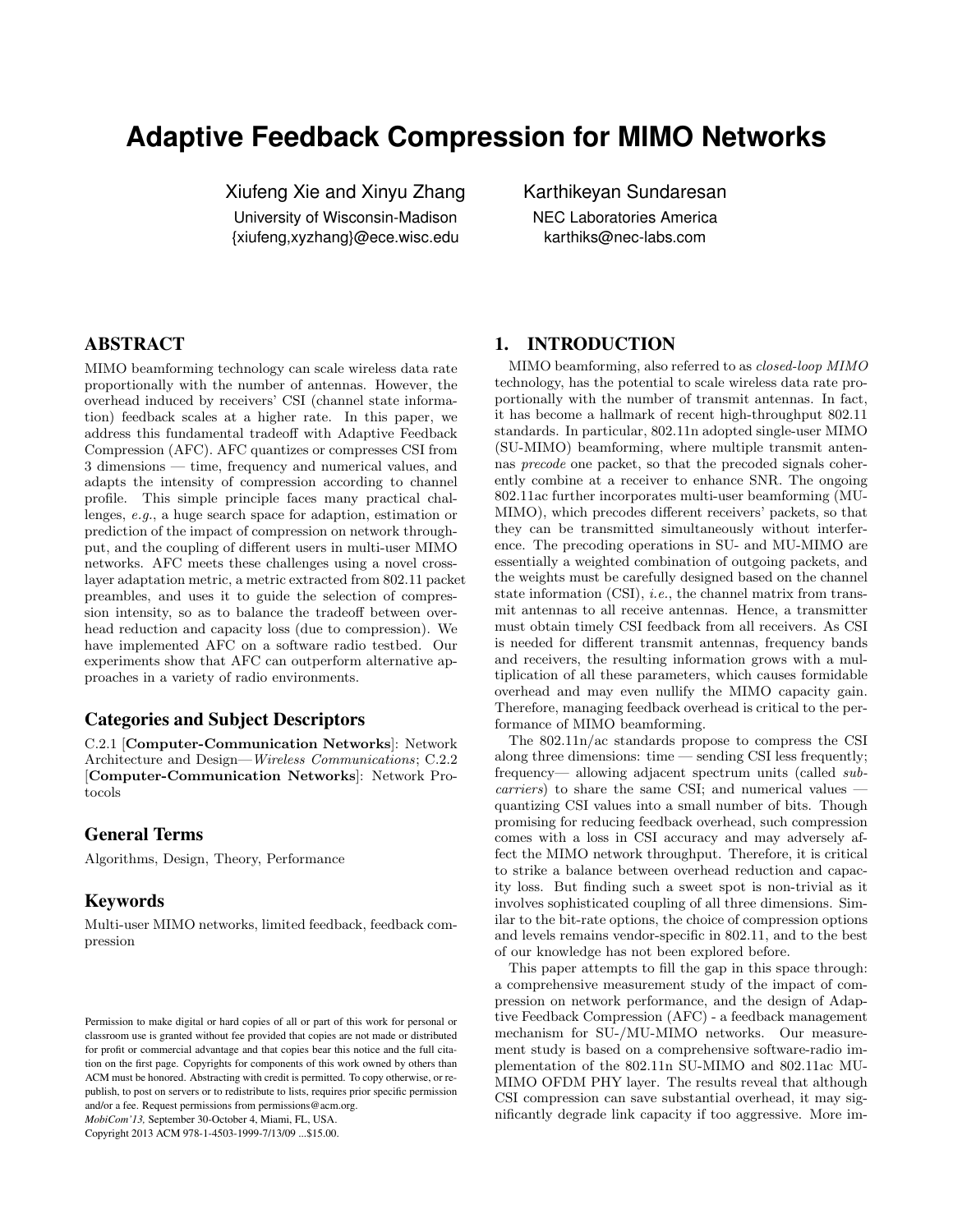portantly, a link's tolerance to CSI compression depends not only on its channel stability, but also on SNR, spectrum location, and user pairing (for MU-MIMO) — a number of factors unreported in previous works. This calls for an automatic configuration scheme that maximizes compression intensity without losing too much capacity.

AFC is designed to meet this goal with a simple principle. It quantizes or compresses CSI from 3 dimensions: time, frequency and numerical values, and adapts the intensity of compression according to channel profile. Realizing this principle involves non-trivial challenges: (1) The 3 dimensions together constitute a huge parameter space. Hence a comprehensive search algorithm is inefficient and may never converge. In fact, when searching over one dimension, the channel profile w.r.t. the other two dimensions may have already changed. (2) Compression intensity can be configured according to a certain metric that reflects channel stability over time or frequency. Coherence time/frequency is widely used for this purpose. But through experimental study, we find that there does not exist a fixed mapping between such a metric and the optimal compression intensity. (3) An efficient adaptation algorithm must be able to estimate the link capacity change due to CSI compression over a certain dimension. However, the effects of different dimensions on capacity loss are coupled.

AFC meets these challenges using CNo, a novel cross-layer adaptation metric that can model the information loss (or errors) due to compression. Upon each packet arrival, AFC can instantaneously extract the CNo metric from the CSI of 802.11 packet preambles, and evaluate the errors and SNR reduction caused by each dimension of compression respectively. As CNo decouples the 3 dimensions of adaptation, it substantially reduces the search space. It also helps isolate the effects of compression from channel fading, which can both result in changes in link capacity. Based on CNo, AFC can easily identify the appropriate compression level that optimizes the overall network throughput, taking into account both capacity loss and overhead reduction.

We have implemented AFC on top of the SU-/MU-MIMO OFDM module that we built on WARP. This PHY module closely follows the 802.11n/ac specifications, and realizes linear precoding based beamforming, OFDM modulation/demodulation, CSI estimation as well as symbol-level decoding. Experiments on a WARP testbed show that AFC's adaptation metric leads to fast and effective selection of compression levels along all 3 dimensions. In contrast, no single static configuration of compression intensity can fit all channel/network profiles. Overall, by balancing the capacityoverhead tradeoff, AFC's throughput performance is comparable with the best fixed compression scheme for any given channel profiles, and 40% to 120% higher than the nonadaptive scheme in 802.11n/ac.

In summary, we make the following contributions in this paper.

- We present the first comprehensive measurement study of the effects of feedback compression in 802.11 SU- /MU-MIMO networks.
- We propose AFC, which introduces effective cross-layer metrics to trigger the adaptation of compression levels along 3 dimensions, and strike a balance between overhead reduction and capacity loss.

To our knowledge, AFC represents the first algorithm that provides guidelines to address this tradeoff for SU-/MU-MIMO beamforming in wireless networks.

# 2. BACKGROUND

# 2.1 SU-/MU-MIMO networks

MU-MIMO systems are commonly realized use Zero-Forcing Beamforming (ZFBF), a low-complexity linear precoding scheme that is amenable for practical transceivers. Consider a network with a  $n$ -antenna AP and  $n$  single-antenna receivers. Let X be a  $n \times 1$  vector, representing the data symbols to be sent to  $n$  receivers, then the vector of received symbols corresponding to the n receivers is:

$$
Y = HWX + V \tag{1}
$$

where **H** is the  $n \times n$  channel matrix, and **V** the  $n \times 1$ noise vector. W is the precoding matrix, with each row  $W_{\ast k}$ corresponding to the precoding vector of transmit antenna k. In ZFBF,  $W$  is obtained via a pseudo-inverse of the channel matrix:

$$
\boldsymbol{W} = \boldsymbol{H}^* \cdot (\boldsymbol{H} \cdot \boldsymbol{H}^*)^{-1} \tag{2}
$$

where  $(\cdot)^*$  is the complex conjugate operator.

With precoding, it is straightforward that the received symbols become  $Y = X + V$ , *i.e.*, data symbols of different receivers are decoupled — each receiver only obtains its own symbol plus some noise. In practical MIMO transceivers, each antenna is accompanied by one radio back-end and has a maximum power constraint  $P_m$ . To satisfy this constraint, the precoding vector of each transmit antenna  $k$  should be scaled by:  $\arg \max_j \sqrt{P_m}/||W_{*j}||$  [1].

SU-MIMO can be considered as a MU-MIMO network with one receiver but  $n$  transmit antennas. The pseudoinverse precoding will result in n copies of the receiver's symbols added up, boosting the signal power to  $n^2$ .

To perform precoding, however, both SU- and MU-MIMO transmitters need to know the CSI, i.e., the channel matrix  $H$ , which can only be obtained from receivers' feedback. In this paper, we only consider precoding for single-antenna receivers, but multi-antenna precoding is also feasible through block-diagonalization [2]. The adaptation algorithm proposed in this paper is not limited to any precoding scheme as it only leverages vanilla 802.11 preambles.

## 2.2 CSI feedback and compression in 802.11 SU-/MU-MIMO

In 802.11n/ac, before beamforming a data packet, a SU- /MU-MIMO transmitter follows a polling procedure to obtain CSI from the receiver(s). Fig. 1 illustrates an example for a MU-MIMO network with 2 transmit antennas and 2 receivers. The transmitter first sends an NDP announcement to initiate the procedure, and then polls the intended receivers one by one and obtains CSI feedback from them. Afterwards it precodes the data packets based on the CSI. CSI feedback for SU-MIMO follows the same procedure.

The accuracy of CSI determines how effectively the inter data-symbol interference can be cancelled for MU-MIMO, and whether copies of a symbol can align their phases to enhance received SNR in SU-MIMO. Hence, it is critical to the SNR and consequently network capacity.

However, accuracy comes at the cost of overhead. To bound the CSI overhead, 802.11 allows CSI to be compressed,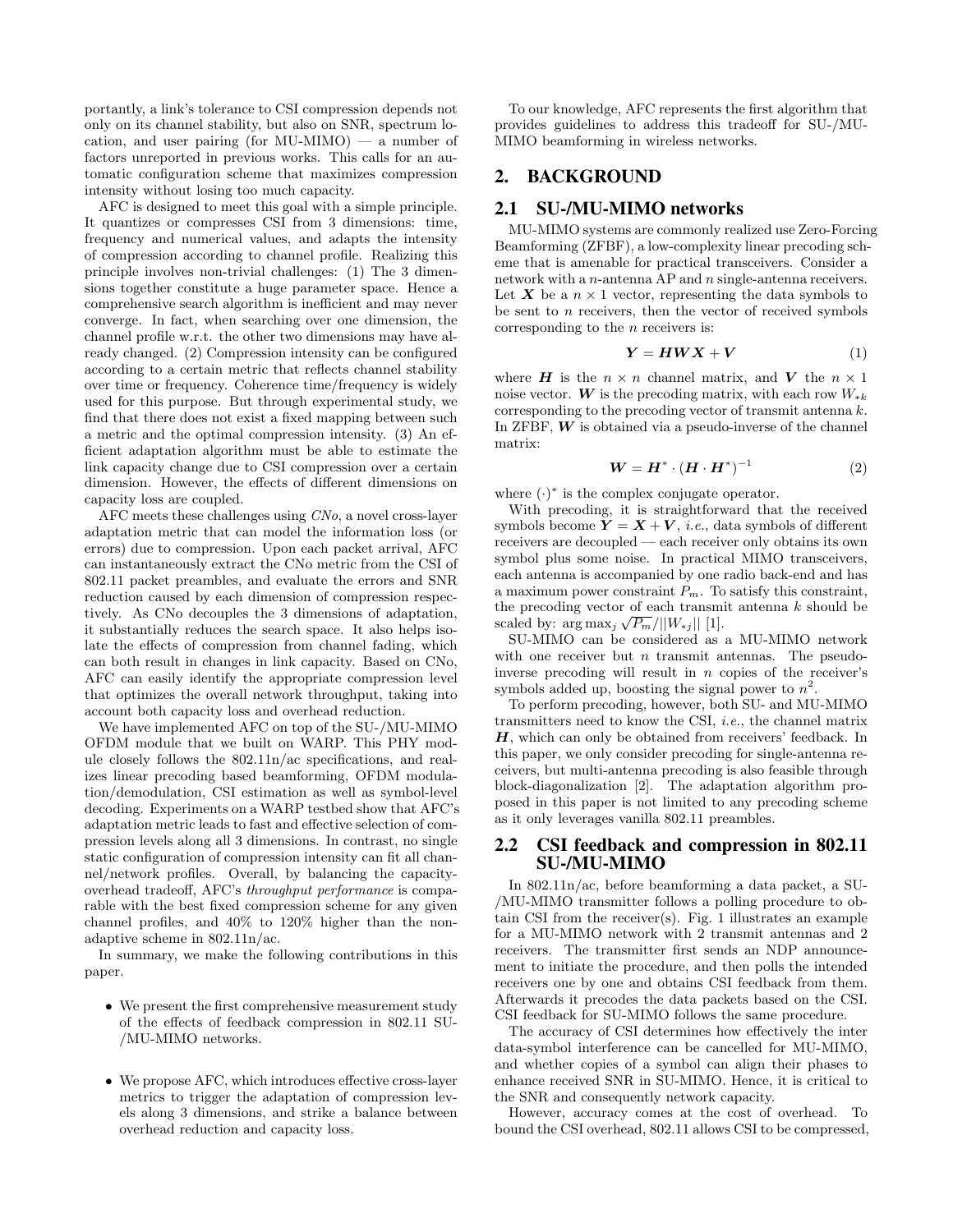

Figure 1: CSI feedback and MU-MIMO beamforming in 802.11ac.

with multiple levels of intensity, along three dimensions: i) Time, i.e., instead of per-packet feedback, allowing CSI to be shared among multiple subsequent packets. ii) Frequency, i.e., instead of collecting CSI for each subcarrier (the smallest spectrum unit in an 802.11 OFDM band), group neighboring subcarriers and use one subcarrier's CSI to represent its neighbors'. iii) Numerical values, i.e., instead of sending float-point complex numbers directly, quantizing the CSI into a small number of bits.

To compress CSI in frequency-domain, 802.11 allows 1, 2, or 4 subcarriers to be grouped and share the same  $CSI<sup>1</sup>$ . In addition, for each CSI value, its real and imaginary components can be quantized into 4, 5, 6 or 8 bits [3]. As channel stability and inter-packet time are hard to characterize, 802.11n/ac employs per-packet CSI feedback, leaving the time-domain compression as an open option.

## 3. MOTIVATION

In this section, we use simulation and testbed measurement to evaluate the MAC-layer overhead reduction and PHY-layer capacity loss due to compression, which motivates the need for an mechanism that automatically configures compression intensity to address this tradeoff.

## 3.1 How much can compression save?

We provide an account of all factors that contribute to the CSI feedback *overhead*  $-$  defined to be the ratio between the time spent in obtaining CSI (including the NDP and polling packets) and that in data transmission. To this end, we extend the ns-2 simulator with a SU-/MU-MIMO MAC module, following the 802.11n/ac MAC specifications. We then evaluate the CSI overhead for UDP transmissions in a MIMO WLAN. By default, the simulation is configured to 20MHz bandwidth (with 52 data subcarriers), 1.5KB packet size, 4 transmit antennas and 1 receiver, 32-bit float-point CSI (for both real and imaginary components), and per-packet CSI feedback. We first isolate the PHY layer effect by configuring an intermediate data rate of 18Mbps for all receivers. Note that CSI feedback is always sent with 6Mbps data rate in 802.11. Fig. 2 plots the CSI overhead when varying each factor while keeping others to the default values.

Bandwidth (number of subcarriers). CSI overhead increases linearly with the spectrum width, which in turn depends on the number of subcarriers. For a typical 20MHz spectrum, the CSI feedback overhead can be  $3.4\times$  compared to data transmission, and increases linearly with bandwidth (Fig. 2(a)). Note that the NDP, polling packets, and their inter-frame spacing also contribute to the overhead. However, these are fixed, resulting in the CSI overhead dominating. By compressing CSI in frequency domain, the feedback overhead decreases sharply, on the same order as the number of subcarriers grouped together to share CSI.



Figure 2: Various parameters affect CSI feedback overhead. y-axis is the ratio between channel time usage of CSI feedback and that of data frames.

CSI bits. Representing CSI with full-resolution floatpoint numbers is clearly inefficient  $(Fig. 2(b))$  — it induces an overhead of 0.96 under the default network setting. Quantization of the numerical values can reduce the overhead almost linearly, to 0.33 with the most aggressive 4-bit quantization defined in 802.11.

Feedback period. Similar to the above two factors, by compressing the CSI over time, i.e., increasing the feedback period, an inverse-linear reduction in overhead is achieved, as shown in Fig. 2(c). CSI feedback overhead is only 0.096 with an 8ms feedback period and 0.019 with 40ms. Note that our simulation isolates the compression along these three dimensions. As they can be done independently, a combination would achieve a multiplicative reduction.

Number of TX antennas and receivers. These two factors independently account for an almost linear increase of overhead (Fig. 2(d) and (e)), as the channel from each transmit antenna to each receiver needs to be estimated and fed back. Unfortunately, no CSI compression is feasible w.r.t. these two factors.

Data rate. For small packet sizes, CSI induces formidable overhead, e.g.,  $2.46 \times$  for a 200B and 0.48 for a 1KB packet sent at 6Mbps (Fig.  $2(f)$ ). Increase of data rate amplifies the relative overhead, to 2.88× for a 1KB packet at 36Mbps.

From the above simulation results, we can infer that the relative overhead of CSI feedback is roughly linear w.r.t.:

#### #SubcGroups×#CSIbits×#TXantennas ×#Receivers×DataRate Feedback period  $\times$  Pkt size

Among these factors, the number of subcarrier groups, CSI bits and feedback period can be compressed. 802.11's standard linear compression over the three dimensions can contribute to a multiplicative reduction in feedback overhead. With more sophisticated compression schemes, such as a Givens rotation [4, Section 20.3.12] of channel matrix,

<sup>1</sup>A 20MHz band in 802.11 contains 52 data subcarriers. The number of subcarriers increases linearly with bandwidth.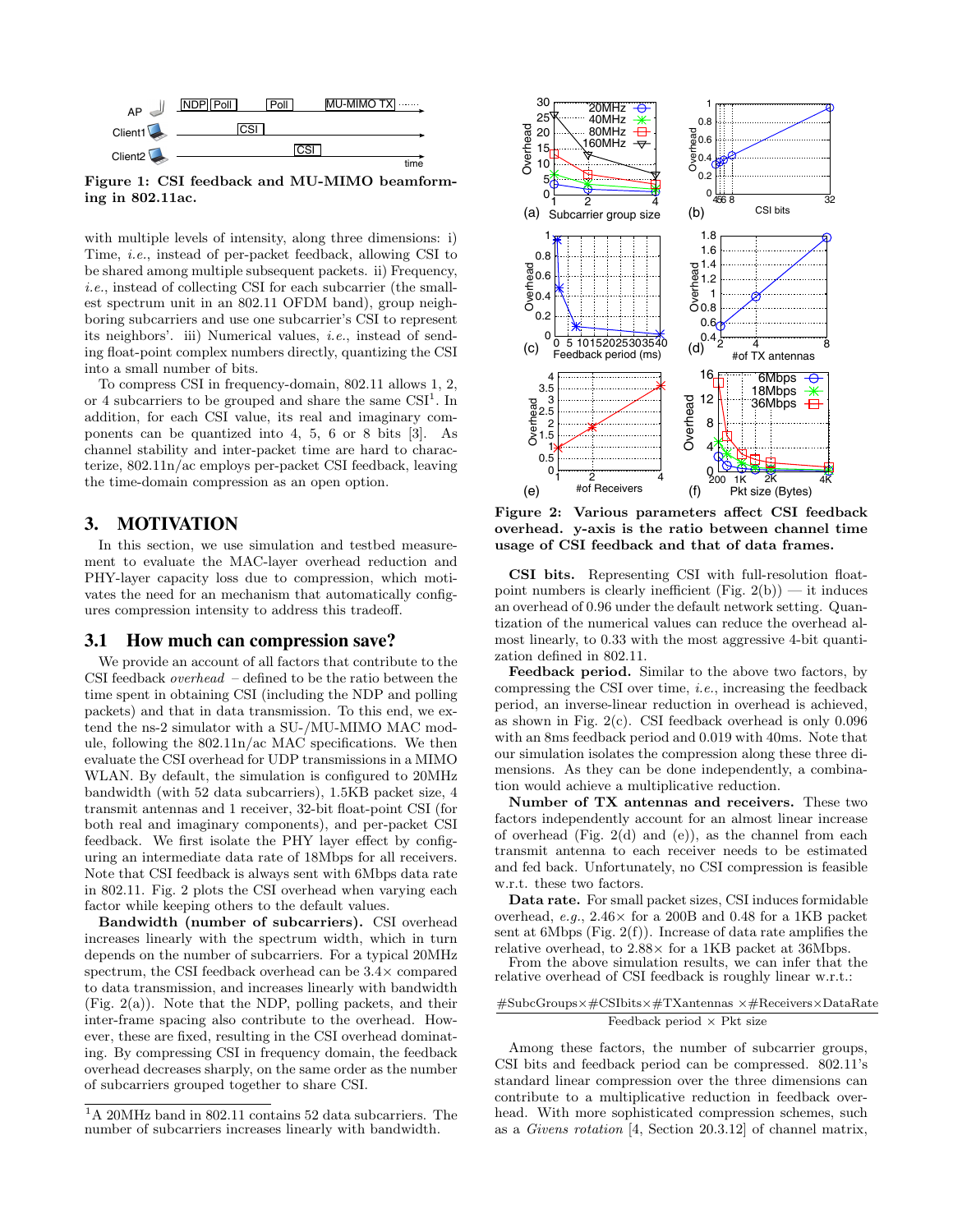

Figure 3: Effects of time-domain compression on SNR for (a) SU-MIMO and (b) MU-MIMO. Error bars show the max and min SNR among 10 experimental runs, unless noted otherwise.

feedback overhead can be further reduced. Besides compression, frame aggregation can also reduce the relative overhead of CSI by amortizing it over concatenated data frames. But large frames may incur unacceptably long buffering delay, which compromises the performance of real-time applications such as VoIP and interactive web sessions. Such effects limit the practical usage of frame aggregation.

We will now study the associated impact of feedback compression on the link capacity of MIMO networks.

# 3.2 Why adaptive compression?

Feedback compression, if too aggressive, can severely degrade the accuracy of CSI and lower the achievable SNR or bit-rate. The extent to which compression affects network performance varies with the radio environment (channel profile), which we will study through comprehensive experiments below. Our experiments are conducted on a testbed of 5 WARP MIMO software radios, located in an office building. We have implemented a full-fledged MIMO-OFDM communication module on WARP, following the 802.11n/ac specification for SU- and MU-MIMO networks (Sec. 5 provides a detailed description of our implementation). With this testbed implementation, we perform a quantitative study to identify the channel characteristics that lead to the positive and negative effects of CSI compression. These in turn contribute to the factors that AFC should monitor and react appropraitely.

Effects of time domain compression. The time-domain accuracy of compressed CSI depends on how frequently it is refreshed, relative to the channel variation over time. In Fig. 3, we allow a transmitter to periodically initiate CSI polling, obtain feedback from receiver(s), and send one beamforming packet. We then compute the  $SNR<sup>2</sup>$  by varying the feedback period.

We consider two scenarios: i) static environment: a research lab with negligible human movement. ii) mobile nodes: receiver(s) are moving around the transmitter (along a circle) at walking speed. From the results in Fig. 3(a), we see that in static environment, SU-MIMO link SNR is virtually unaffected by time-domain compression, even with a 2-second feedback period. This implies substantial space for CSI overhead saving: for each link, packets separated by within 2 seconds can share the same CSI.

The impact of stale CSI becomes pronounced as the radio environment becomes more dynamic, as reflected in the large variation of SINR. When nodes are moving at walking speed, we observed that average SINR may reduce by 1 to 2 dB when feedback period is below 300ms. But the reduction may vary significantly across different experiments. We have observed in certain experiments that even a 20ms feedback period can reduce SNR by up to 5.3dB compared with an oracle scheme with zero feedback delay.<sup>3</sup> Clearly, an aggressive time-domain compression will hurt the MIMO beamforming performance for mobile nodes. However, due to packet transmission delay (e.g., caused by contention), inter-packet arrival time can easily reach 20ms. Hence, perpacket feedback becomes inevitable for mobile nodes, which necessitates compression from alternative dimensions.

Fig. 3(b) shows the performance of a MU-MIMO network with a 2-antenna AP and two receivers (one mobile, the other static). MU-MIMO is more sensitive to CSI than SU-MIMO, since the channel variation of multiple receivers are independent, and therefore their CSI errors add up and exacerbate the impact of stale CSI. Remarkably, mobility only affects the mobile receiver itself. This is because when running linear precoding, the transmitter only needs to ensure signals from all its antennas combine coherently at each intended receiver, which is only related with the channel gains between transmit antennas and that receiver. This also implies that in MU-MIMO networks, different receivers can perform time-domain compression and adaptation independent of each other, which is critical for a scalable solution.

Effects of frequency domain compression. Theoretical wireless channel models [5] have shown that neighboring subcarriers of a wide spectrum may be highly correlated with each other, hence it is sufficient to use one subcarrier's CSI to represent that of a group. Subcarrier correlation is roughly inversely proportional to multi-path delay spread, i.e., the maximum separation between multiple reflected copies of a signal. In environment with rich reflections and obstacles, delay spread is small and channel may be correlated over a wide spectrum with many subcarriers, making it possible to compress CSI aggressively in frequency domain. Our experiments in Fig. 4 indeed verify this effect. In a small laboratory environment, compressing neighboring 4 subcarriers results in negligible SNR loss. A lobby – a relatively open-space environment, experiences a larger delay spread (consistent with theoretical channel models [5]) and is hence more sensitive to compression. Compressing 4 subcarriers degrades SNR by 3 dB on average and up to 3.3dB in certain cases  $(MU-MIMO$  in Fig. 4 (b)).

Interestingly, our experiments reveal several other factors governing the effectiveness of frequency-domain compression. First, different spectrum bands (with different carrier frequencies) reveal different levels of sensitivity to subcarrier grouping. A typical 2.4GHz band exhibits high sensitivity, since it may experience different level of leakage noise (interference) from neighbors across its spectrum. Even across the 5GHz bands, which are unused around our testbed, the sensitivity varies. We suspect this to be the result of imperfect radio hardware, which causes unequal RF/antenna gains across the spectrum. Finally, mobility does not affect the impact of frequency-domain compression, implying it can

 $2$ Our testbed implementation allows us to obtain SNR from decoded symbols. This leads to an accurate estimation, which accounts for not only ambient noise, but also receiverinduced noise due to, e.g., imperfect channel estimation.

<sup>3</sup>We create the oracle case by collecting CSI and then replaying the channel distortion effect (Sec.  $\tilde{5}$ ). The transmitter is an oracle which knows the CSI without polling and feedback.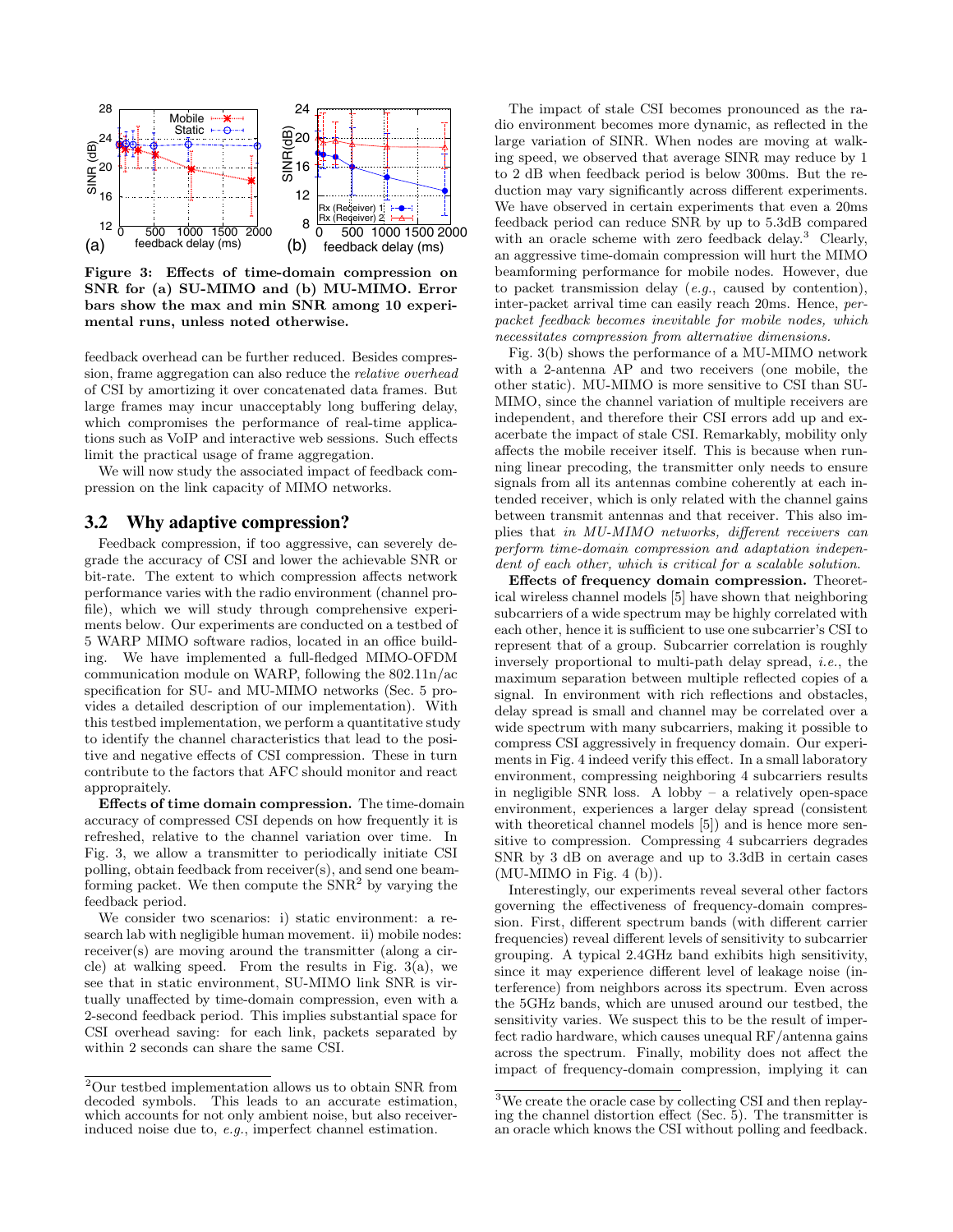

Figure 4: Effects of subcarrier grouping on the performance of (a) SU-MIMO and (b) MU-MIMO.



Figure 5: Effects of CSI quantization on the performance of (a) SU-MIMO and (b) MU-MIMO.

be decoupled from time-domain compression. MU-MIMO is more sensitive to subcarrier grouping than SU-MIMO, for the same reason as in time-domain compression.

Effects of numerical quantization. Fig. 5 plots the MIMO network capacity as a function of the number of quantization bits used to represent  $\text{CSI}^4$ . It reveals a sublinear relation: capacity grows sharply as quantization bits increases from 2 to 3, but shows marginal improvement beyond that. In addition, low SNR links are less sensitive to quantization, as channel noise dominates the quantization errors. Again, MU-MIMO is more sensitive to quantization due to the additive quantization noise of multiple receivers.

To summarize, although compression can save substantial overhead, it may come at the cost of capacity loss. This tradeoff manifests differently depending on the radio environment and network dynamics. Clearly, an autonomous algorithm is needed to guide the 3-D compression and hence balance the overhead reduction and capacity loss, thereby resulting in maximium network throughput.

## 4. ADAPTIVE FEEDBACK COMPRESSION

### 4.1 Overview

AFC is a systematic approach to balancing CSI compression intensity with SU-/MU-MIMO network capacity, thereby helping achieve optimized network throughput under various network (channel) conditions. The core component of AFC is a cross-layer adaptation algorithm that extracts the channel dynamics from 802.11 packet preambles, and approximates a throughput-optimal point by choosing an appropriate compression configuration over 3 dimensions: time, frequency and numerical values.

Cross-layer adaptation. Fig. 6 showcases AFC's adaptation procedure for a SU-MIMO network. CSI feedback is reactive in AFC. By default, the transmitter uses the previous (most recent) CSI feedback for beamforming precoding.



Figure 6: Cross-layer adaptation protocol in AFC.

It initiates the CSI polling only if the receiver indicates a need to do so. The receiver is able to refresh its channel estimation whenever it receives a new packet. It evaluates the CSI therein in comparison with its last CSI feedback to the transmitter, and, upon identifying a trend of severe CSI staleness, requests the transmitter to initiate a polling for next beamforming transmission. It conveys this request to the transmitter by setting the "Protected Frame" bit in the ACK for current data packet. The Protected Frame bit is an unused field in legacy 802.11 ACK packets.

For frequency-domain compression, AFC extracts per-subcarrier CSI from the 802.11 Long-Training-Field (LTF) preamble, which precedes the data portion of each packet, and is sent by each transmit antenna sequentially without beamforming. Based on the LTF, AFC designs an estimation algorithm to quantify the expected compression error and resulting capacity loss when several subcarriers are grouped to share the same CSI. The estimation of compression error induced by numerical quantization follows a similar procedure. With such estimations, AFC can select the combination of subcarrier grouping and quantization with the highest expected throughput, taking into account overhead, capacity loss as well as the time-domain feedback period. If this combination differs from the current grouping, the receiver again dictates the transmitter to reinitiate the polling for next beamforming packet. As in 802.11n/ac, information about the subcarrier group size or quantization bits are embedded in the receivers' CSI feedback packet.

For a MU-MIMO network, each receiver performs adaptation as if it forms a SU-MIMO link with the multi-antenna transmitter. Decoupling of their operations enables decentralized AFC and precludes complicated message exchanges between clients, which can be costly especially in large networks. We note, however, that the adaptation of quantization bits may be coupled among MU-MIMO receivers, and can lead to unfair power allocation. This problem will be elaborated in Sec. 4.3.2.

A unified metric for compression. The above adaptation mechanism entails a key question: How does a certain level of compression affect throughput? AFC proposes a unified metric, called CNo (compression noise), to evaluate the error introduced by each dimension of compression. CNo is obtained by inspecting the per-subcarrier CSI from the 802.11 LTF preamble. With CNo, AFC can instantaneously estimate the expected data-rate and weigh it against feedback overhead, to determine the optimal compression intensity. This evades the complexity of an intuitive search algorithm that attempts all combinations of compression intensities and leads to a huge search space, especially along

<sup>4802.11</sup> defines three algorithms for quantizing CSI values. Without loss of generality, we adopt the direct quantization approach [4, Section 20.3.12.2.1] which compresses the real and imaginary components into a few number (4, 5, 6 or 8) of bits.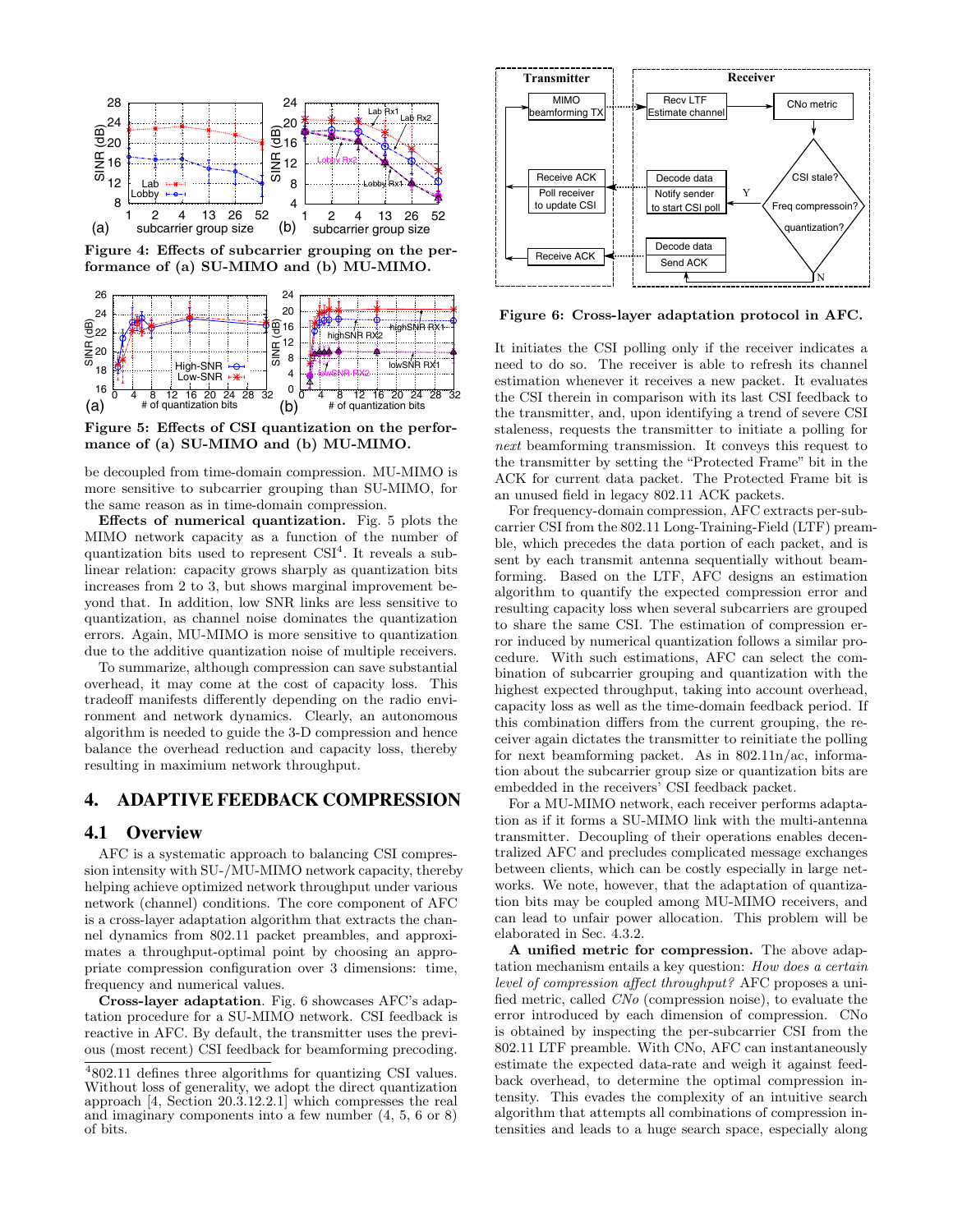

Figure 7: Channel correlation and link SINR change over time. The receiver is moving at walking speed.

the time dimension. In addition, CNo can be estimated separately for time, frequency and numerical values. Such isolation is important as it guarantees the total compression noise introduced by all dimensions is simply the sum of their CNo metrics.

In what follows, we detail AFC's adaptation mechanisms along three-dimensions, based on the CNo metric.

# 4.2 Time-domain adaptation

#### 4.2.1 Is coherence time a good adaptation metric?

A channel's tolerance to time-domain compression strongly depends on channel stability. A widely used stability metric is coherence time, defined as the interval within which channel gain remains highly correlated. According to the 802.11ac recommendation [6], correlation between two instances of channel estimations, separated by  $T$ , is defined as:

$$
\mathcal{K}(T) = \frac{L}{L - T} \cdot \frac{\left| \sum_{t=0}^{L - T - 1} h(t) h^*(t + T) \right|}{\sum_{t=0}^{L - 1} |h(t)| |h^*(t)|} \tag{3}
$$

where  $L$  is the total length of the sequence of sampled channel gains. Coherence time is defined as an instance  $T_{0.5}$  when correlation drops to 0.5, *i.e.*,  $T_{0.5} = \mathcal{K}^{-1}(0.5)$ . Occasionally,  $T_{0.9}$  is also used as a coherence time definition.

It is tempting to use coherence time as an update interval for  $\text{CSI} - \text{CSI}$  feedback can be initiated periodically, with a period equal to coherence time. All packets can share one CSI obtained in the beginning of each period. However, through extensive experiments, we found coherence time to be a poor gauge for predicting the effect of such CSI compression. In particular, the experiment in Fig. 7 shows that, even though channel correlation remains above 0.5 within a 400ms interval (corresponding to the  $T_{0.5}$  definition for coherence time), SNR is already severely degraded before that (at around 260ms). On the other hand, the  $T_{0.9}$  definition of coherence time is too conservative. Channel correlation is above 0.9 within 100ms, but SNR remains relatively stable within 200ms. Thus sending CSI at a peroid of 100ms incurs unnecessary overhead.

In addition, we found that this tradeoff manifests differently for different channel profiles (static, human moving around, or node mobility). Hence, no single definition of coherence time can be used as the period for time-domain compression.

An additional limitation of the coherence time metric is that the statistical correlation (3) is relevant only with a large number of channel gain samples, each corresponding to one packet. To adapt compression intensity, however, a responsive metric is needed that can be obtained from one or two packets. The CNo metric is designed to satisfy this requirement.

#### 4.2.2 CNo metric for the time domain

Compression noise. In AFC, a receiver uses a Compression Noise (CNo) metric to overcome the limitations of conventional channel stability metric. CNo gauges how current CSI (at time t) differs from the last CSI feedback (at time  $t_0$ ). Suppose there are K subcarriers whose CSI needs feedback and  $H_k(t)$  is the channel gain for subcarrier k at time t. Due to channel variation,  $H_k(t)$  can be considered as a noisy version of  $H_k(t_0)$ :

$$
H_k(t) = H_k(t_0) + N_k(t)
$$
 (4)

We model the noise  $N_k$ ,  $(k \in K)$  as complex Gaussian random variables with a similar level of variance  $(i.e.,$  noise power). This is reasonable as the staleness of CSI applies equally to all subcarriers. Consequently, we can model the time-domain compression-induced noise power as:

$$
\mathcal{N}_T(t) = \sum_{k=1}^K \left| \left( H_k(t) - H_k(t_0) \right) \left( H_k(t) - H_k(t_0) \right)^* \right|
$$

This is exactly the CNo metric we use in time-domain. The receiver stores  $H_k(t_0)$ , and directly obtains  $H_k(t)$ , the per-subcarrier channel gain, from the 802.11 LTF preamble for each packet. Therefore,  $\mathcal{N}_T(t)$  becomes an instantaneous gauge for time-domain compression error. Taking into account the signal power  $P_r(t)$  and channel noise power  $N_r(t)$ , the expected SNR after compression becomes:

$$
SNR(t) = \frac{P_r(t)}{N_r(t) + \mathcal{N}_T(t)}\tag{5}
$$

An AFC receiver compares  $SNR(t)$  with  $SNR(t_0)$ . If for any channel between a transmit antenna and a receive antenna, the difference is sufficient to cause data rate to drop from the current level to a lower level, then the receiver will request for CSI polling. Note, however, that channel fading may cause unpredictable SNR decrease/increase, which must be isolated in order to evaluate the true effect of timedomain compression.

Isolating fading effects. To solve this problem, the receiver also stores the nominal expected SNR (without compression noise) at  $t_0$ :  $SNR'(t_0) = P_r(t_0)/N_r(t_0)$ . It compares  $SNR'(t_0)$  with  $SNR'(t)$ . If the difference exceeds the SNR threshold for boosting data rate to a higher level (threshold  $SNR_h^{th}$ ), or degrading it to a lower level (threshold  $SNR_l^{th}$ ), then the receiver will also request for a CSI polling. This helps the transmitter to select the bit-rate that fits the channel condition<sup>5</sup>. The SNR threshold for each data rate can be readily obtained from WiFi chip specifications  $(e.g., [7])$ .

Note that a link may become idle for a long time. Without data transmission, the transmitter cannot receive any ACK or CSI update indication from the receiver, and is unaware of CSI staleness. AFC overcomes this problem by setting a maximum update interval  $T_m$ , which equals the average interval of the past 5 CSI update indication from the receiver. If the link becomes idle for more than  $T_m$ , the transmitter will initiate CSI polling without a request from the receiver.

Signal and noise power. So, how does AFC estimate the signal power  $P_r(t)$  and noise power  $N_r(t)$ ? We remark that such estimation should be isolated from the beamformed data portion of a packet, which mixes the channel gains from multiple transmit antennas to the receive antenna. Towards this end, we again leverage the LTF preamble which is sent by each transmit antenna sequentially. Fig. 8 illustrates the

<sup>5</sup>AFC's adaptation algorithm does not depend on the bitrate adaptation mechanism.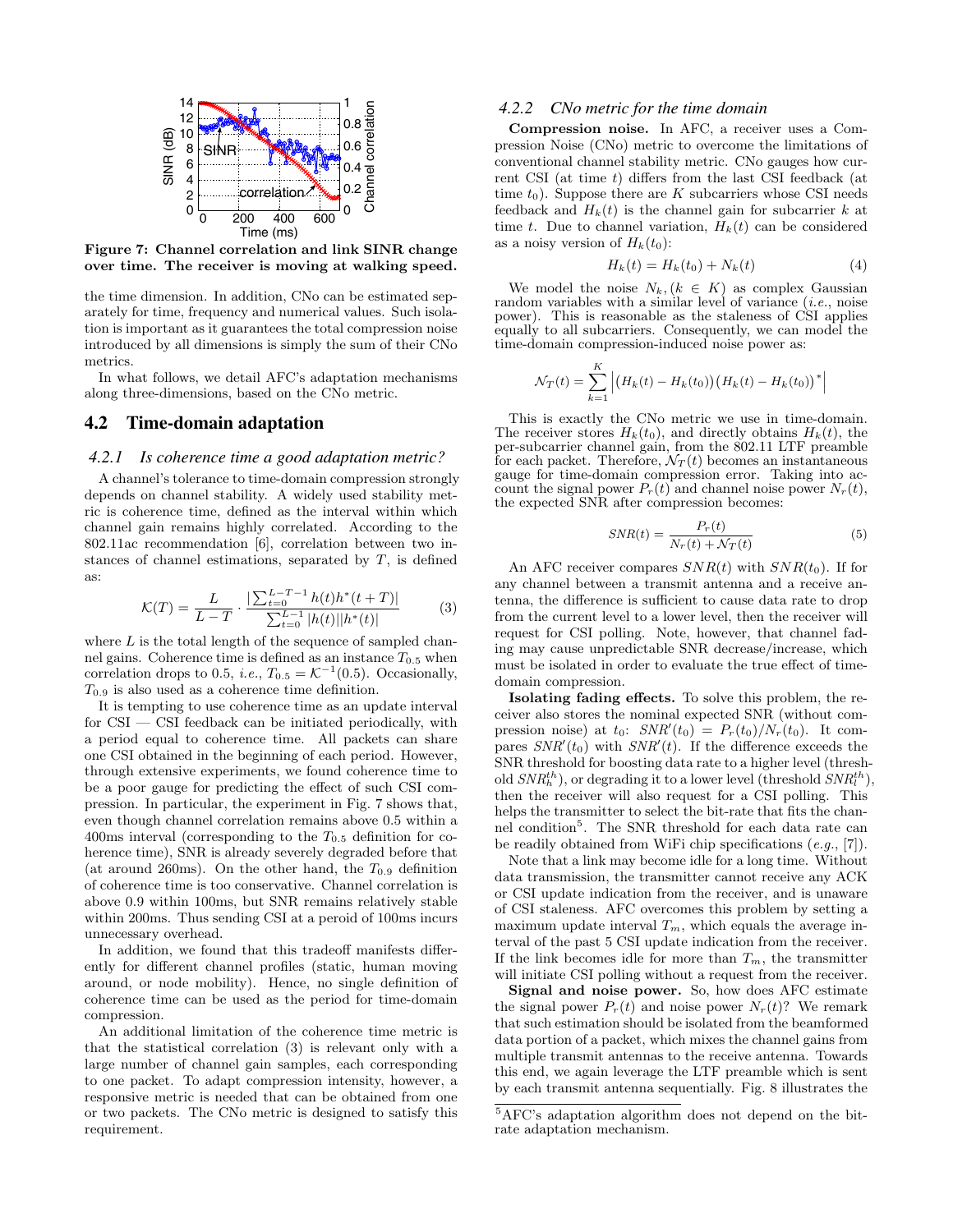

Figure 8: Time-domain structure of the LTF preamble in an 802.11 packet.

structure of an LTF preamble, which comprises two duplicated sequences (each containing 64 samples) and an OFDM cyclic prefix (32 samples). At the receiver side, it runs FFT over each sequence to estimate the frequency-domain channel distortion:

$$
Y_k^1 = H_k X_k + N_k^1; \quad Y_k^2 = H_k X_k + N_k^2
$$

 $X_k$  is a known symbol carried by subcarrier k. Although  $N_k^1$  and  $N_k^2$  are instances of two random Gaussian variables, they can be considered to have the same variance, which equals the noise power per-subcarrier. Thus the channel noise power over an entire bandwidth can be estimated as:

$$
N_r(t) = \sum_{k=1}^{K} |(Y_k^2 - Y_k^1) \cdot (Y_k^2 - Y_k^1)^*| \tag{6}
$$

Subtracting noise power from total received power, we obtain:

$$
P_r(t) = \sum_{k=1}^{K} |Y_k^1|^2 - N_r(t)
$$
\n(7)

Combating random phase offset. Ideally, if channel is stable, the receiver should experience a similar  $H_k$  for each packet. Due to the CSMA-based MAC layer, however, each transmitted packet has a random starting time and when modulated, will result in a random initial phase offset relative to the receiver. This causes a large  $\mathcal{N}_T(t)$  even though the CSI does not change. We observe that transmit antennas on a MIMO radio share the same clock, and thus we use the phase of the differential channel  $H_k^A/H_k^B$  between transmit antenna A and B, instead of that of  $H_k$  directly when computing  $\mathcal{N}_T(t)$ , which removes the random phase offset.

## 4.3 Adaptive frequency-domain compression and numerical quantization

#### 4.3.1 Is coherence bandwidth a good adaptation metric?

Coherence bandwidth is a classical metric for evaluating channel stability over frequency. Specific to 802.11 OFDM systems, it is defined as the range within which subcarriers' channel gain correlation is larger than  $0.5$  ( $B_{0.5}$ ) or  $0.9$  $(B_{0.9})$ . The correlation can be obtained in the same way as time correlation as in (3), except the separation is in frequency (number of subcarriers).

As channel gains of the subcarriers within  $B_{0.5}$  or  $B_{0.9}$  are highly correlated, one may wonder if they can be compressed and represented by a single subcarrier's CSI. The testbed experiments in Fig. 9 invalidate this perception. While  $B_{0.9}$  is too conservative,  $B_{0.5}$  is over-optimistic, incorporating more subcarriers than should be compressed, thus degrading capacity. Consistent with the experiments in Fig. 4, we found such effects to differ among different carrier frequencies and locations. In addition, correlation does not always decrease monotonically with subcarrier separation. Clearly, no single, static definition of coherence bandwidth can be used as a threshold for frequency-domain compression.



Figure 9: Channel correlation over frequency (in a lab environment), and SU-MIMO link capacity when  $K'$  subcarriers share the same CSI. PHY parameters are configured following 802.11 specification: 20MHz bandwidth, 52 data subcarriers (each occupying 312.5KHz).

#### 4.3.2 CNo metric for subcarrier grouping and numerical quantization

We generalize the time-domain CNo metric to predict the link throughput for a certain level of frequency-domain compression and numerical quantization. Suppose  $H_k(f_0, q_0)$  is the true CSI for subcarrier  $k$  without compression, which is obtained from the receiver's LTF preamble.  $H_k(f, q)$  is the compressed CSI for subcarrier  $k$  with subcarrier group size  $f$  and  $q$ -bit quantization. All subcarriers inside each group share the CSI of the group's first subcarrier, following the 802.11 specification. Then, given a fixed quantization level q, the frequency domain CNo metric is:

$$
\mathcal{N}_F(f) = \sum_{k=1}^K \left| \left( H_k(f, q) - H_k(f_0, q) \right) \left( H_k(f, q) - H_k(f_0, q) \right)^* \right|
$$

Similarly, given a subcarrier group size  $f$ , the quantization noise with  $q$ -bit quantization is:

$$
\mathcal{N}_Q(q) = \sum_{k=1}^K |(H_k(f,q) - H_k(f,q_0))(H_k(f,q) - H_k(f,q_0))^*|
$$

Then, the receiver estimates the effective SNR with compression intensity f as  $SNR'(f,q) = \frac{P_r}{N_r + N_F(f) + N_Q(q)}$ . As  $P_r$  and  $N_r$  are obtained from packet preambles, they cannot reflect the power increase due to beamforming or noise increase due to multi-user cross-talk interference. Nevertheless, the receiver can estimate the true SNR based on the decoded SNR of the current packet, accounting for the SNR loss due to compression, i.e.,

$$
SNR_{dB}(f,q) = decodedSNR_{dB} + SNR_{dB}'(f,q) - 10 \log_{10} \frac{P_r}{N_r}
$$

This can be mapped to data rate typically provided by WiFi vendors [7]. Then, we can estimate the increase of data packet transmission time, compared with the current compression intensity, say  $(f_1, q_1)$ , as:

$$
\Delta T_d(f,q) = D/Rate(SNR(f,q)) - D/Rate(SNR(f_1,q_1))
$$

where  $D$  is the average data packet size (estimated by averaging over past 10 packets in AFC).

Owing to compression, the decrease of time in transmitting CSI, amortized over each packet, is:

$$
\Delta T_o(f,q) = K q_1 M_t (f_1 R_0 T_p)^{-1} - K q M_t (f R_0 T_p)^{-1}
$$

where  $M_t$  is the number of transmit antennas, and  $R_0$  the data rate of feedback packet (default to 6Mbps in 802.11).  $T_p$  is the number of recent packets that shared one CSI over time, which reflects the current time-domain compression intensity.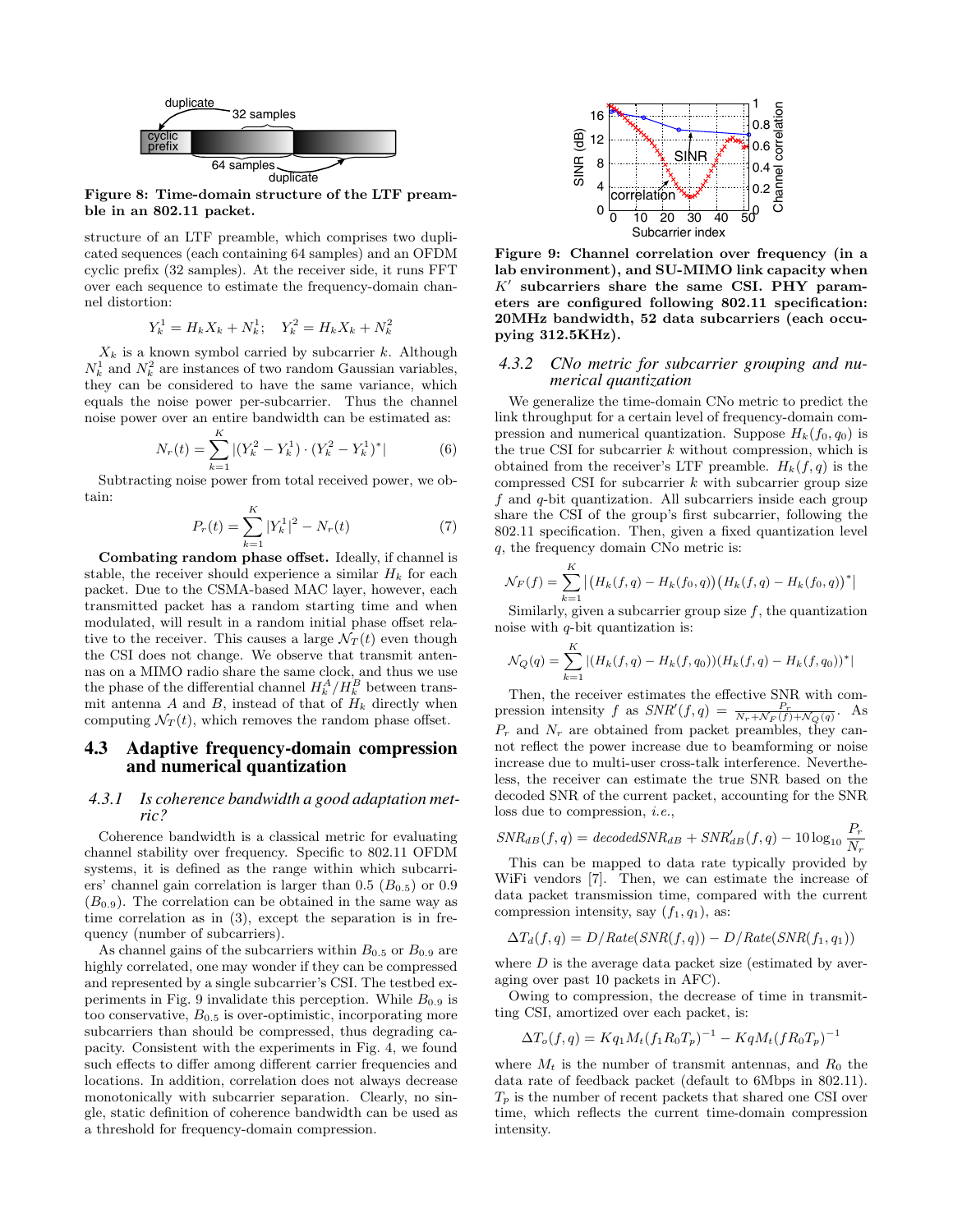AFC compares  $\Delta T_o(f,q)$  with  $\Delta T_a(f,q)$ . A positive difference implies benefit for changing the compression intensity. This comparison is made for each possible combination of subcarrier group size and quantization level (in total there are only 12 such combinations in 802.11 as introduced in Sec. 2), and the receiver will select the combination with largest  $\Delta T_o(f, q) - \Delta T_d(f, q)$ . If it is positive and differs from the current one, the receiver switches to this new compression level and notifies the transmitter. Again, the above estimation is performed for each transmit antenna separately. CSI feedback will be triggered whenever one antenna passes the test.

Isolating different users' CSI quantization. A unique problem in MU-MIMO is that different users' CSI quantization may affect each other's performance. When users choose different quantization levels, their CSI will be scaled disproportionally. Suppose user A and B have a similar level of channel gain. If user A adopts 8-bit quantization whereas user B adopts 4-bit, then A's CSI feedback will have  $2^4 = 16$ times as high magnitude as B's, causing the transmitter to think A has much better channel quality. Since zero-forcing precoding implicitly projects the same received power towards both receivers (Sec. 2), the transmitter will allocate only  $\frac{1}{\sqrt{16}} = \frac{1}{4}$  as high power to user A as the case without quantization, resulting in unfair capacity loss for A.

In AFC, the transmitter solves this problem by normalizing the real and imaginary components with the maximum possible value  $(2^{q-1}-1$  for q-bit quantization), for each user respectively. This prevents the unfair CSI scaling and thus isolates the quantization choices of different users. Note that AFC's adaptation algorithm is immune to such an effect, as it only leverages the non-beamformed LTF preamble.

## 4.4 3-D joint adaptation

Algorithm 1 summaries AFC's adaptation over all three dimensions. Note that the CNo metric serves as a unified function for estimating compression noise for each dimension. It naturally isolates the effects of each dimension, and reduces the search space for throughput-optimal compression. It is also decentralized with respect to each user, who only needs to evaluate CNo between itself and the transmit antennas. In addition, unlike traditional metrics (e.g., coherence time), it can be obtained instantaneously after receiving each packet. The complexity of AFC's adaptation depends on the number of subcarriers and transmit antennas, all of which are limited in 802.11n/ac. Thus AFC involves a constant computation time and is amenable for implementation in real WiFi drivers.

# 5. IMPLEMENTATION

#### 5.1 Testbed implementation

We have implemented a full-fledged 802.11ac-compatible MU-MIMO OFDM system on the WARP [8] platform, based on the WARPLab driver which provides interfaces to the WARP software radio. Fig. 10 illustrates the main components in our system. The transmitter uses linear precoding (ZFBF, Sec. 2) to pre-cancel inter-user interference. Precoded data symbols are divided into  $M_t$  streams (equal to the number of transmit antennas), each subject to OFDM modulation. The modulated data symbols are prepended with the 802.11 LTF, and STF (a preamble for synchroniza-

#### Algorithm 1 3-D cross-layer adaptation in AFC.

- 1. Transmitter module:
- 2. if "Protected Frame" bit in ACK equals 1 or link idle time exceeds  $T_m$
- 3. Initiate CSI polling and request for next packet
- 4. Run SU-/MU-MIMO beamforming with latest CSI
- 5. endif
- 6.
- 7. Receiver module:
- 8. /\* Time-domain adaptation \*/
- 9. Compute CNo metric  $\mathcal{N}_T(t)$  and  $SNR(t)$
- 10. if  $SNR(t) SNR(t_0) > SNR_t^{th}$  or  $SNR'(t) SNR'(t_0) >$  $SNR_h^{th}$  or  $SNR'(t_0) - SNR'(t) > SNR_l^{th}$
- 11. Request CSI update; update  $T_p$
- 12. endif
- 13. /\* Adaptive subcarrier grouping and CSI quantization\*/
- 14. Compute CNo metric  $\mathcal{N}_F(f)$  and  $\mathcal{N}_Q(q)$
- 15. Compute expected TX time increase  $\Delta T_d(f, q)$  and overhead time decrease  $\Delta T_o(f,q)$
- 16. Search for  $(f^*, q^*) = \arg \max_{f,q} \Delta T_o(f,q) \Delta T_d(f,q)$
- 17. if  $\Delta T_o(f^*, q^*) \Delta T_d(f^*, q^*) > 0$ <br>18. Switch to new subcarrier group
- Switch to new subcarrier group size  $f^*$  and quantization level q'

19. Request CSI update; continue to next transmission. 20. endif

tion). Note the SU-MIMO is a special case of MU-MIMO implementation, as introduced in Sec. 2.

The receiver uses an auto-correlation algorithm to detect the STF and identify exact starting time of each packet. It then leverages the LTF to estimate the channel matrix between itself and each transmit antenna. This channel matrix (CSI) will be compressed by the receiver using AFC and then fed back to the transmitter when needed. As inter-user interference is pre-cancelled, the receiver is able to decode the data portion of the packet using a standard OFDM demodulator.

The 3-D cross-layer adaptation algorithm is implemented at the receiver side following the description in Sec. 4. It extensively leverages the LTF to compute CNo along three dimensions, and decides if an adjustment of compression intensity is needed and in which dimensions. As the round-trip time between the PC (the central MAC/PHY processor running AFC and MU-MIMO OFDM modulation/demodulation) is several orders of magnitude longer than real WiFi hardware, we do not directly implement real-time control messages such as ACK, NDP and CSI feedback. Instead, as all WARP nodes in our testbed share the same central processor, control messages are directly realized as function calls. The exact transmission duration and inter-packet spacing (defined in 802.11) are implemented using a virtual timer. In addition, all MIMO data packets are sent through real channels by the WARP radios, and polling packets are initiated if AFC dictates a CSI refresh.

### 5.2 Trace-driven emulation

Through benchmark tests, we found it takes 127ms for a pair of WARP radios to finish an entire SU-MIMO transmission involving CSI polling, precoding, data transmission and data decoding. The latency is mainly caused by the hardware interface between WARP and its PC host. Such hardware latency is incompatible with real WiFi radios, and can-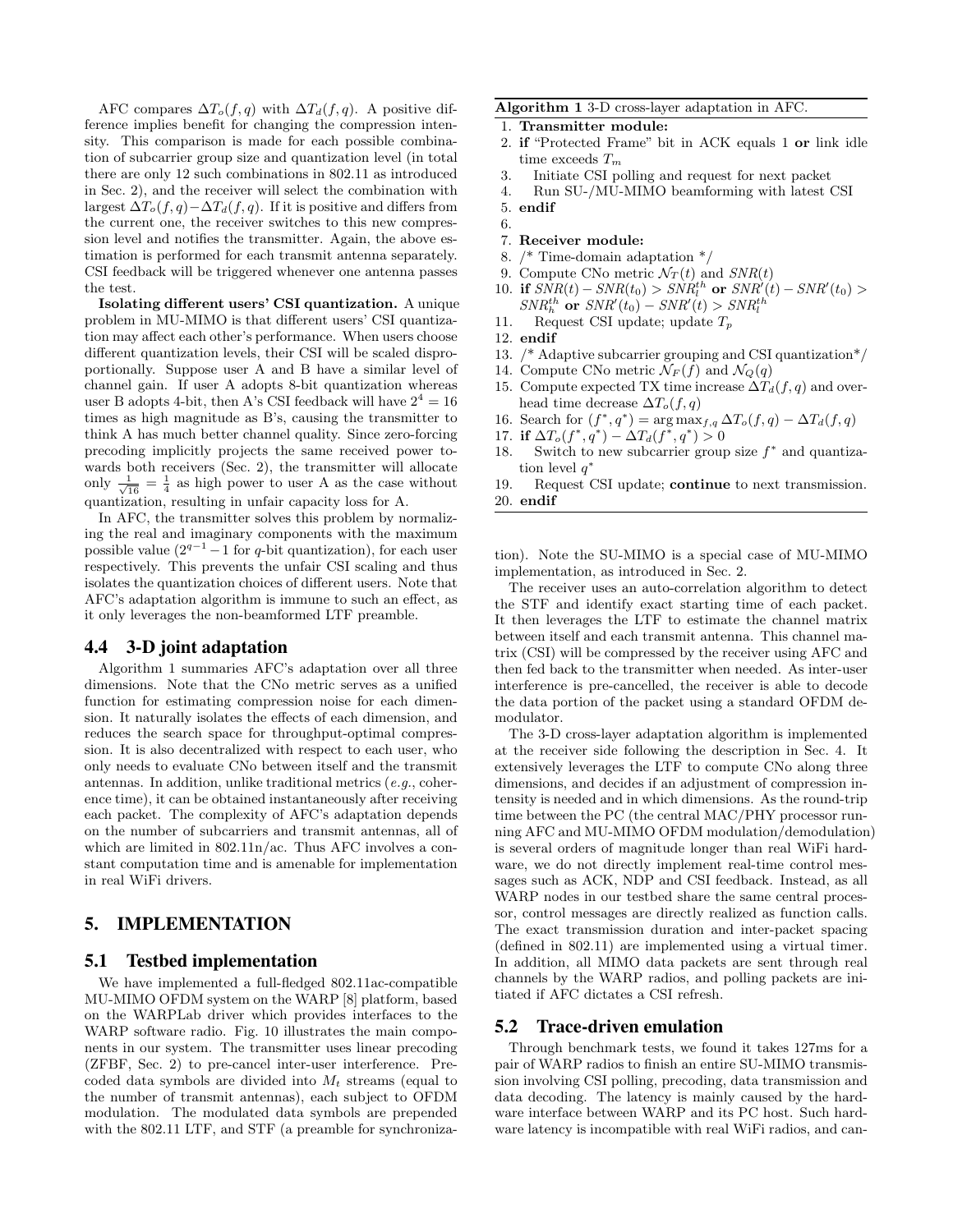

#### Figure 10: Implementation of an 802.11-compatible MU-/SU-MIMO OFDM system.

not faithfully reproduce AFC's behavior in dynamic/mobile scenarios. To overcome this limitation, we adopt a tracedriven emulation approach, which is inspired by [9] but harnesses WARP's flexibility to collect raw channel traces.

We fill a WARP transmitter's transmit buffer with an 802.11 MIMO preamble (containing STF and LTF sequences), and configure it to repeatedly send the preamble over the air. The receivers log the raw digital samples to a file, and performs packet detection and channel estimation offline to obtain a sequence of channel traces. With this setting, we are able to obtain fine-grained sampling of the MIMO channel every 8.7ms, which is sufficient for evaluating mobile channels with walking speed [10].

To evaluate the feedback compression algorithms, we replace the WARPLab interface to the WARP radios with an interface to an emulated channel, whose time variation follows the collected traces. The MU-/SU-MIMO OFDM and AFC module that we implemented can run directly over this emulated channel. When a packet's arriving time does not exactly match any instances of the channel trace, the closest instance is used to represent its channel distortion. We will show in Sec. 6 that the trace-driven emulator can faithfully reproduce the results from realtime experiments.

# 6. EVALUATION

In this section, we first evaluation AFC's adaptation modules through micro-benchmark experiments. Then we integrate all the modules and validate the system-level performance under various channel conditions.

#### 6.1 Micro-benchmark evaluation

#### 6.1.1 Validation of trace-driven emulation.

Part of our experiments are conducted under mobile/dynamic channel profiles, and rely on trace-driven emulation. Thus, we first validate the accuracy of such trace-driven emulation, using real-time runs as a benchmark.

| $T_1$ | $T_c$ | $ \text{Freq }1 \text{Freq }52 \text{Qbits }2 \text{Qbits }8 $                                          |        |        |
|-------|-------|---------------------------------------------------------------------------------------------------------|--------|--------|
|       |       | $\vert$ Trace $\vert$ 20.206 $\vert$ 20.041 $\vert$ 20.262 $\vert$ 16.131 $\vert$ 18.662 $\vert$ 20.315 |        |        |
|       |       | Real $\vert$ 20.142 $\vert$ 20.074 $\vert$ 19.825 $\vert$ 15.148                                        | 17.599 | 20.066 |
|       |       | <b>Error</b> $0.32\%$ $0.16\%$ $2.20\%$ 6.49% 6.04% 1.24%                                               |        |        |

Table 1: Trace-driven emulation can faithfully reproduce the SINR results from realtime experiments.  $T_1$  and  $T_c$  denote per-packet and per-coherence-time CSI feedback, respectively. Freq denotes subcarrier group size 1 and 52. Qbits denote quantization bits.

Following the steps in Sec. 5.2, we first run SU-MIMO transmission between a 2-antenna WARP transmitter and single antenna receiver, while logging the per-packet channel matrices between them. Then we replay the transmissions



Figure 11: Time-domain adaptation: SU-MIMO.

in the emulator based on the traces. Table 1 compares the results from real-time runs and trace-driven emulation. We create 6 traces, each lasting 1 minute and representing the case with or without compression (or with minimum compression) along three dimensions. For the majority of cases, relative error of emulation is well below 3%. When SINR is low, the relative error tends to be magnified (to around 6%). However, the absolute error remains below 1.1dB. Therefore, the trace-driven emulator can reproduce real-time experiments with a sufficient level of accuracy.

#### 6.1.2 Time-domain adaptation

The effectiveness of AFC's time-domain compression and adaptation depends on channel stability. Thus we evaluate this component under three representative channel profiles: static, ambient mobility (human moving around the nodes) and node mobility (node moving at walking speed). All experiments run over the 2.4GHz WiFi channel 14, which is unused by nearby wireless devices. The static case runs directly on the WARP testbed. The other two cases are based on trace-driven emulation, since WARP's latency may exceed the time-resolution needed for real-time CSI feedback.

We compare AFC against two alternative CSI feedback schemes: per-packet feedback and  $Per-T_c$  feedback. The former is the default scheme in 802.11n/ac. In the latter scheme, we first collect channel traces, compute the coherence time  $T_{0.5}$ , and then use  $T_{0.5}$  as the feedback period when replaying the traces.

SU-MIMO network. In a typical small or medium sized network, contention overhead is much smaller compared with data transmission. Thus, without loss of generality, we first consider a single receiver SU-MIMO network<sup>6</sup>, where the transmitter has 2 antennas and receiver 1 antenna. Fig. 11 plots the resulting network throughput.

In static case, channel variation is negligible, and thus perpacket CSI feedback incurs huge overhead. AFC only needs to opportunistically feed back CSI without affecting link capacity noticeably. Its mean throughput is 25.4% higher than that of per-packet feedback. Per- $T_c$  feedback results in a similar level of throughput as AFC.

With ambient mobility, per-packet feedback degrades even with per- $T_c$  feedback in terms of throughput, as the former maintains link capacity whereas the latter attempts to reduce feedback overhead. In contrast, AFC strikes a balance between these two objectives, improving average throughput by 17% over the other two schemes.

When receiver is mobile,  $Per-T_c$  feedback underestimates channel variations, leading to even lower throughput than per-packet feedback. On the other hand, per-packet feedback incurs more overhead. AFC's time-domain adapta-

 ${}^{6}$ Even for a single-link WLAN, contention backoff is required after each transmission attempt [4].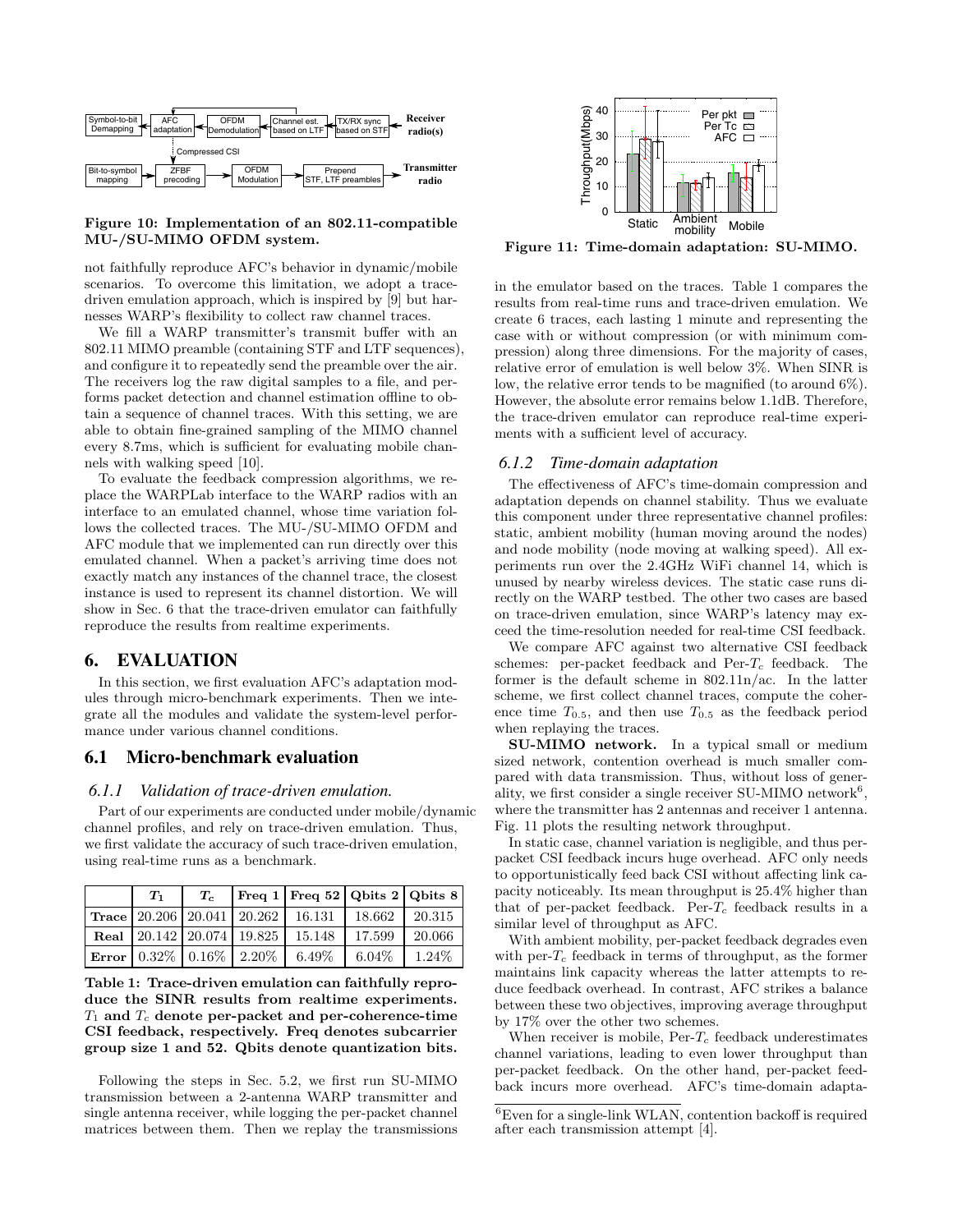

Figure 12: Time-domain adaptation: MU-MIMO.

tion mechanism can effectively estimate the instances when CSI feedback is needed. Its throughput is 18.2% and 38.5% higher than  $per-T_c$  and  $per-packet$ , respectively.

MU-MIMO network. We further evaluate AFC in a MU-MIMO network with a 2-antenna AP and 2 single-antenna receivers. Fig. 12 plots the receiver's throughput under different channel profiles and feedback schemes. Similar to SU-MIMO, per- $T_c$  achieves a comparable level of throughput with AFC. However, for per-packet feedback, since the overhead doubles compared with SU-MIMO, the throughput loss is substantial. In particular, AFC can achieve 39.7% higher throughput over per-packet — a much higher gain compared with SU-MIMO case.

Under channel dynamics, MU-MIMO is expected to be more sensitive to CSI feedback errors. Fig. 12 testifies this intuition. With ambient mobility,  $per-T_c$  induces long feedback delay and large CSI error, resulting in significant throughput loss. AFC can achieve 61.5% and 123% higher throughput, for receiver 1 and 2, respectively.

AFC's performance gain is most remarkable in mobile case (Fig. 12(c)). It achieves  $69.1\%$  and  $269\%$  higher throughput for the two receivers, compared with per- $T_c$ ; and a 13.2% and 71.3% gain compared with per-packet feedback.

In summary, none of the static CSI feedback mechanisms are appropriate for all channel profiles. On the other hand, by triggering CSI updates only when needed, AFC can achieve up to multi-folds of throughput gain over static schemes.

## 6.1.3 Frequency-domain adaptation

We proceed to evaluate whether AFC can effectively adapt to an appropriate level of compression for the frequency domain, i.e., the subcarrier group size. Our investigation of channel traces in a lab environment reveals that even for the same spectrum band, coherence bandwidth may change, e.g., due to minor change of location or antenna orientation. Thus we create frequency domain dynamics by running multiple experiments with minor adjustment of transmitter's locations. We isolate the effect of the other two adaptation dimensions by assuming default configuration in 802.11n/ac (per-packet CSI feedback and 8-bit quantization).

Fig. 13 plots the throughput of AFC compared with two alternative schemes with fixed subcarrier group size 1 and 52, respectively. For SU-MIMO, AFC's throughput is 19.8% higher than Size1, implying that a fixed subcarrier group size of 1 underutilizes the channel correlation between subcarri-



Figure 13: Frequency-domain adaptation for (a) SU-MIMO and (b) MU-MIMO. Error bars denote maximum and minimum among 5 consecutive experiments, unless noted otherwise.



Figure 14: Adaptive quantization: SU-MIMO.

ers, which could have been harnessed to compress the CSI. In our lab environment, Size52 achieves a similar level of throughput with AFC.

However, a MU-MIMO network is more sensitive to CSI compression errors, since severe inter-receiver interference can occur when CSI is noisy. In particular, Fig. 13(b) shows that for one receiver (Rx2), AFC's throughput can be  $5.2\times$ that of Size52, and  $1.36\times$  for Rx1. In this case, a fixed subcarrier group size of 1 outperforms Size52.

Therefore, from frequency domain perspective, static subcarrier grouping can be either very conservative or aggressive. AFC can effectively strike a balance, selecting the best compression level to optimize the network throughput.

## 6.1.4 Adaptive quantization

To evaluate AFC's adaptive quantization mechanism, we compare it against static quantization algorithms with aggressive (3-bit) and conservative (32-bit, essentially no compression) quantization algorithms. Accordingly, we allow AFC to choose from these two quantization levels along with the default options in  $802.11n/ac$  (4, 5 6 and 8 bits). Fig. 14 shows the experimental results for a SU-MIMO network. It can be seen that for both high and low  $SINR<sup>7</sup>$  cases, the saving of feedback overhead dominates the capacity loss, even with a very aggressive 3-bit quantization. However, there is still sufficient space for AFC to optimize the choice of quantization levels. An examination of experimental results reveals that AFC tends to choose the quantization level of 6 bits, which is close to 3-bit but avoids the capacity loss due to excessive compression.

In addition, as we noted above, in high SINR case, closedloop MIMO transmission is more sensitive to compression, hence aggressive compression tends to suffer more from capacity loss. Indeed, Fig. 14 shows that AFC improves throughput by 15.1% over 3-bit compression in high-SNR region, and

 ${\rm ^7We}$  adjust link distance to ensure the receivers' SINR level satisfy the requirement of the minimum level of modulation in 802.11, which is 9dB for BPSK modulation [7].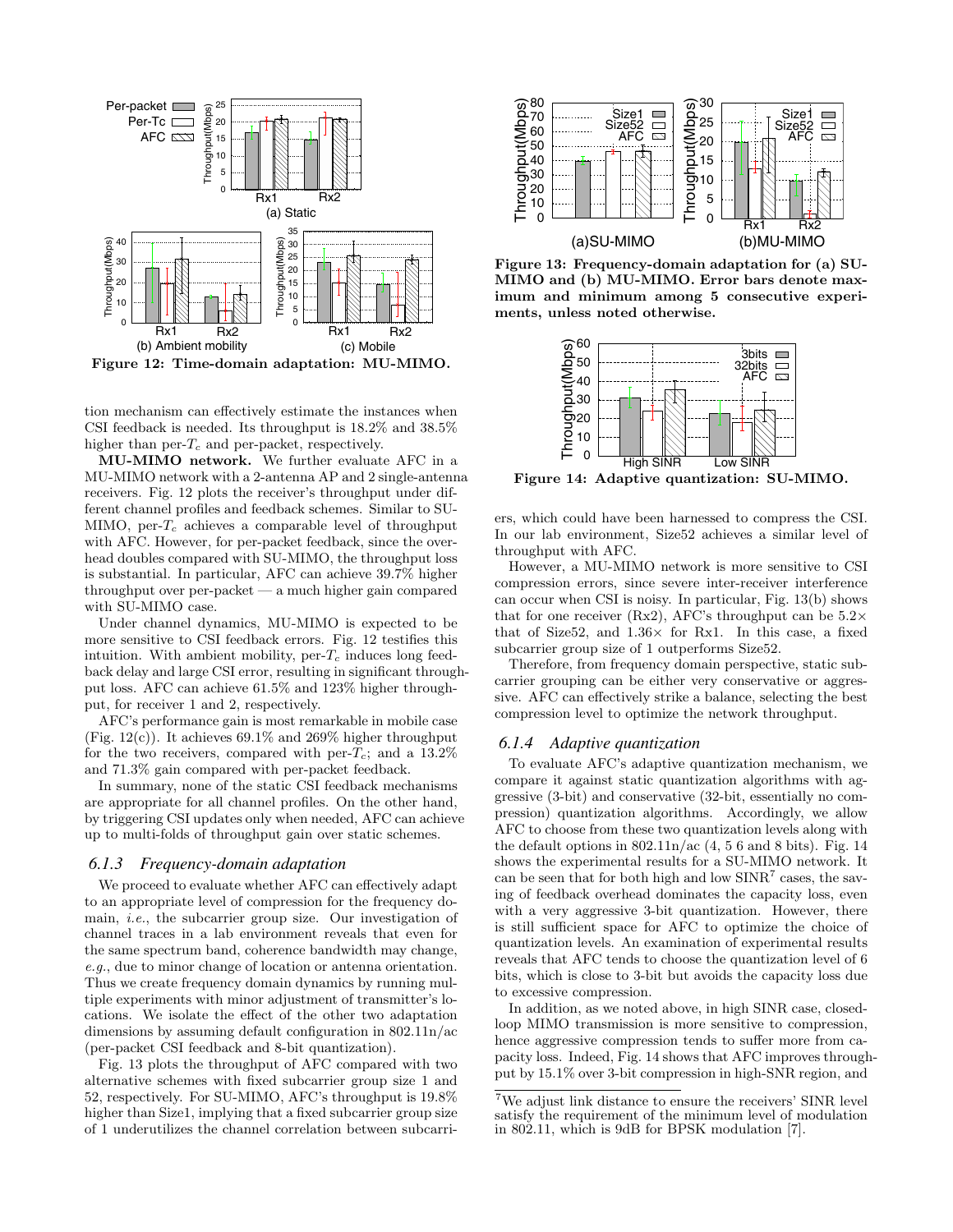

Figure 15: Adaptive quantization: MU-MIMO.

4.5% in low-SINR region. Owing to its intelligent overhead reduction, performance gain over fixed 32-bit reduction is more prominent (52.2% and 28.3% for high and low-SINR case, respectively).

Experimental results from a MU-MIMO network (Fig. 15) show a similar trend. In particular, for low-SINR case, channel noise dominates CSI error, and thus 3-bit quantization achieves comparable throughput as AFC. But in high SINR region, AFC achieves 18.5% higher throughput. The gain is even higher than in SU-MIMO, because aggressive quantization amplifies the effects of inter-receiver interference.

# 6.2 Field test of AFC

In this section, we integrate all three components of AFC and evaluate its network performance on our WARP radio testbed.

## 6.2.1 AFC in action

We first check whether AFC can react to changes in a real wireless link with unpredictable dynamics. To this end, we evaluate a 2-receiver MU-MIMO network, and vary the transmitter's location and link distance, such that a variety of channel profiles can be generated for both receivers. We collect the per-packet channel traces during this process and then replay them in our emulator.

Fig. 16 plots the throughput variation of AFC over time, in contrast with the legacy configuration in 802.11ac (perpacket feedback, subcarrier group size 1, 8-bit quantization). Throughput is calculated for each inter-packet arrival interval. The results show that AFC can react instantaneously to the change of channel state, and effectively adapt its compression levels accordingly. It consistently achieves higher throughput than 802.11ac under any channel dynamics. The throughput gain ranges from  $1.4\times$  to  $2.2\times$  in general, and varies depending on the channel profile and users. Occasionally, the fixed configuration in 802.11ac may work as well as AFC when it is appropriate for the channel state.

#### 6.2.2 Other factors

As mentioned in Sec. 3, besides time, frequency and quantization, there are a number of other factors that determine the CSI overhead, which may in turn affect AFC's choice of compression. Below we use testbed experiments to verify such effects.

We first evaluate packet length, which affects relative overhead of CSI feedback and hence throughput. To isolate the effects of bit-rate change, we vary packet duration instead of size. Experiments in a SU-MIMO network (Fig. 17) show that for shorter packet durations, AFC achieves higher gain  $(e.g., 2.14 \times$  for 100  $\mu s$ ). In such cases, balance between overhead and capacity becomes more important, which cannot be handled by the legacy scheme.



Figure 16: Field test of AFC in a MU-MIMO network. "newCH" indicates a change of spectrum band. "L-SNR" and "H-SNR" denote low-SNR and high-SNR scenarios created by adjusting transmit power.



Fig. 18 further shows how this balance manifests under different number of antennas. The experiment is done in a lab environment with receiver moving at walking speed. AFC's throughput gain is around 47% higher than legacy for both 2 and 4 antenna cases. Under 2 antenna case, Per- $T_c$  feedback underestimates channel variation, resulting in 72% lower throughput compared with AFC. With 4 antennas, feedback overhead plays a greater role, and thus Per- $T_c$  feedback enjoys throughput improvement due to its aggressive time-domain compression, but its throughput is still 45% lower than AFC.

# 7. RELATED WORK

CSI feedback has been a critical issue in broadband cellular networks such as LTE [11]. For CSI quantization, early generations of LTE adopt codebook based approach, which prescribes a set of precoding vectors, such that the receiver only needs to feed back an index of the best precoding vector [12]. Latest generation of LTE (Release-10) proposes quantized CSI feedback, which is shown (via simulation) to achieve comparable performance with the same number of CSI bits [13]. But even for LTE, the adaptive selection of quantization levels or feedback delay remains an open problem. There exists a vast literature of work on limited feedback MIMO communications (see [11] for a comprehensive survey), which focuses on the design of effective CSI quantization mechanisms to restrict the feedback overhead. In [14], Huang et al. analyzed the effect of time-domain compression, based on a theoretical model of channel correlation over time. Pohl et al. [15] simulated the SNR and BER of MIMO communication systems under Rayleigh fading model. However, a systematic approach is still lacking that adapts various quantization and compression mechanisms in realistic LTE channel conditions.

Relatively less work has been devoted to the CSI feedback mechanism in wireless LANs. In [16], Sun et al. simulated the 802.11n SU-MIMO performance in time-varying